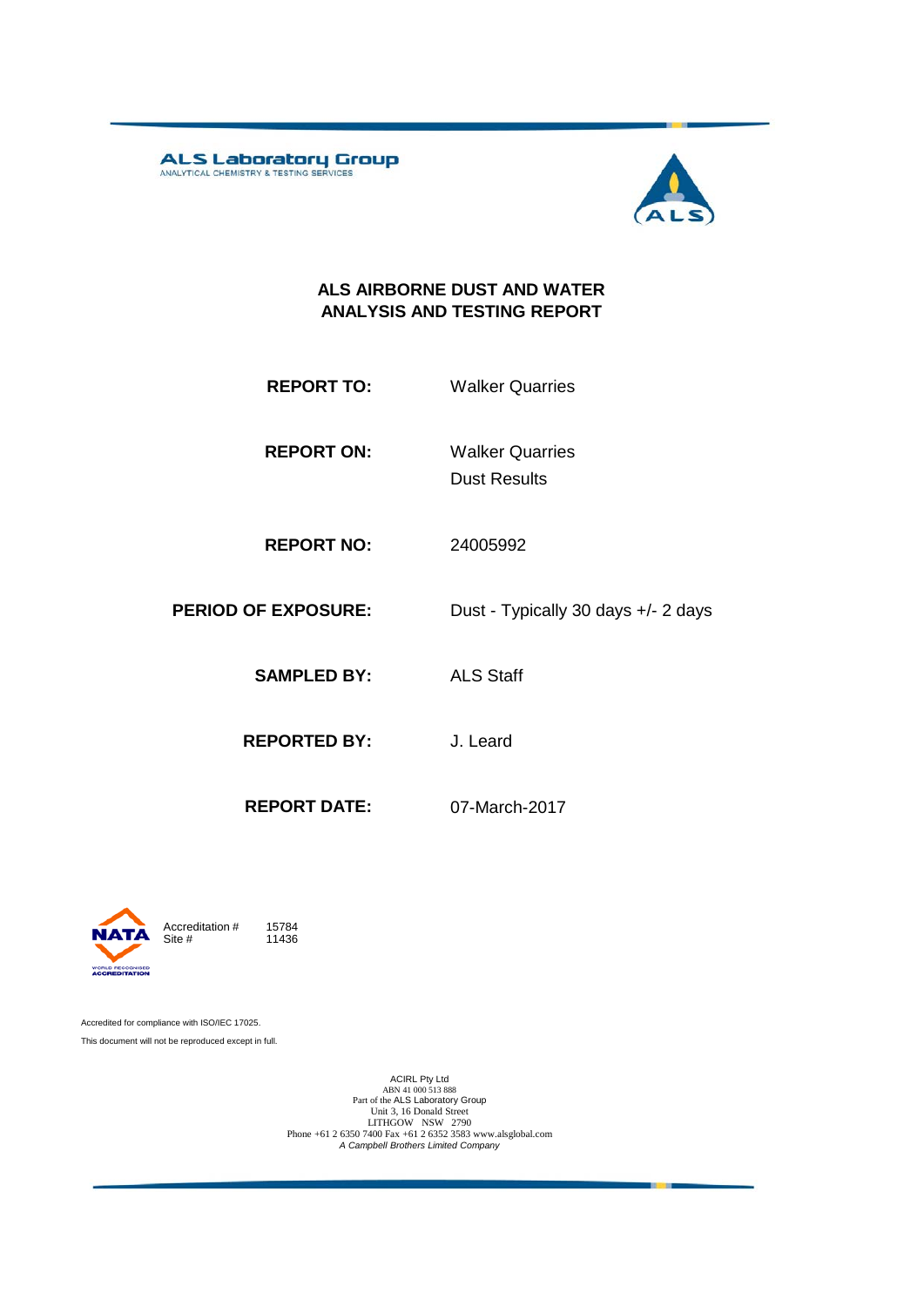# **ALS AIRBORNE DUST ANALYSIS AND TESTING REPORT**



# **WALKER QUARRY**

Month Mar-17<br>Date Replaced 2/02/2017 Date Replaced 2/02/2017<br>Date Collected 2/03/2017 Date Collected

## **DUST DEPOSITION RESULTS**

(g/m²/month)

| GAUGE NO.<br>INSOLUBLE SOLIDS |     | *COMBUSTIBLE MATTER | **ASH |  |
|-------------------------------|-----|---------------------|-------|--|
| <b>DG#1</b>                   | 0.4 | 0.2                 | 0.2   |  |
| DG#2                          | 0.5 | 0.2                 | 0.3   |  |
| DG#3                          | 0.8 | 0.3                 | 0.5   |  |
| DG#4                          | 0.6 | 0.3                 | 0.3   |  |

No. of days exposed: 28

\* Result Calculated \*\* Incombustible Matter Analysed in accordance with AS3580.10.1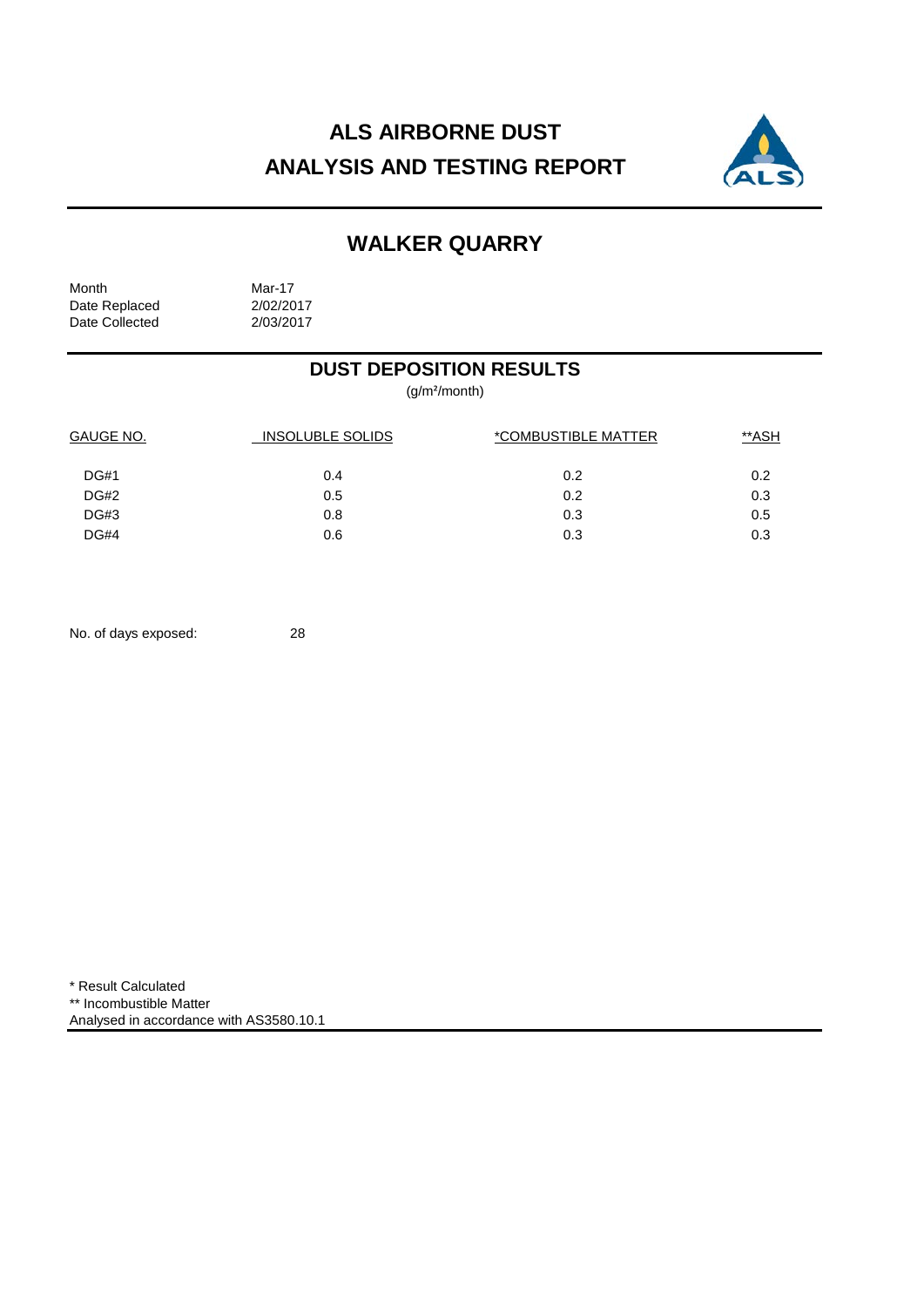# **ALS AIRBORNE DUST ANALYSIS AND TESTING REPORT**



## **WALKER QUARRY**

| Month          | Mar-17    |
|----------------|-----------|
| Date Replaced  | 2/02/2017 |
| Date Collected | 2/03/2017 |

#### **DUST GAUGE OBSERVATION**

| <b>GAUGE</b> | <b>ANALYSIS OBSERVATIONS</b>                                           |  |  |
|--------------|------------------------------------------------------------------------|--|--|
| <b>DG#1</b>  | Clear, insects, fine black dust & coarse brown dust                    |  |  |
| <b>DG#2</b>  | Clear, insects, organic matter, fine brown dust & coarse black<br>dust |  |  |
| DG#3         | Clear, insects, fine brown dust & coarse black dust                    |  |  |
| <b>DG#4</b>  | Slightly cloudy, insects, fine brown dust & coarse black dust          |  |  |